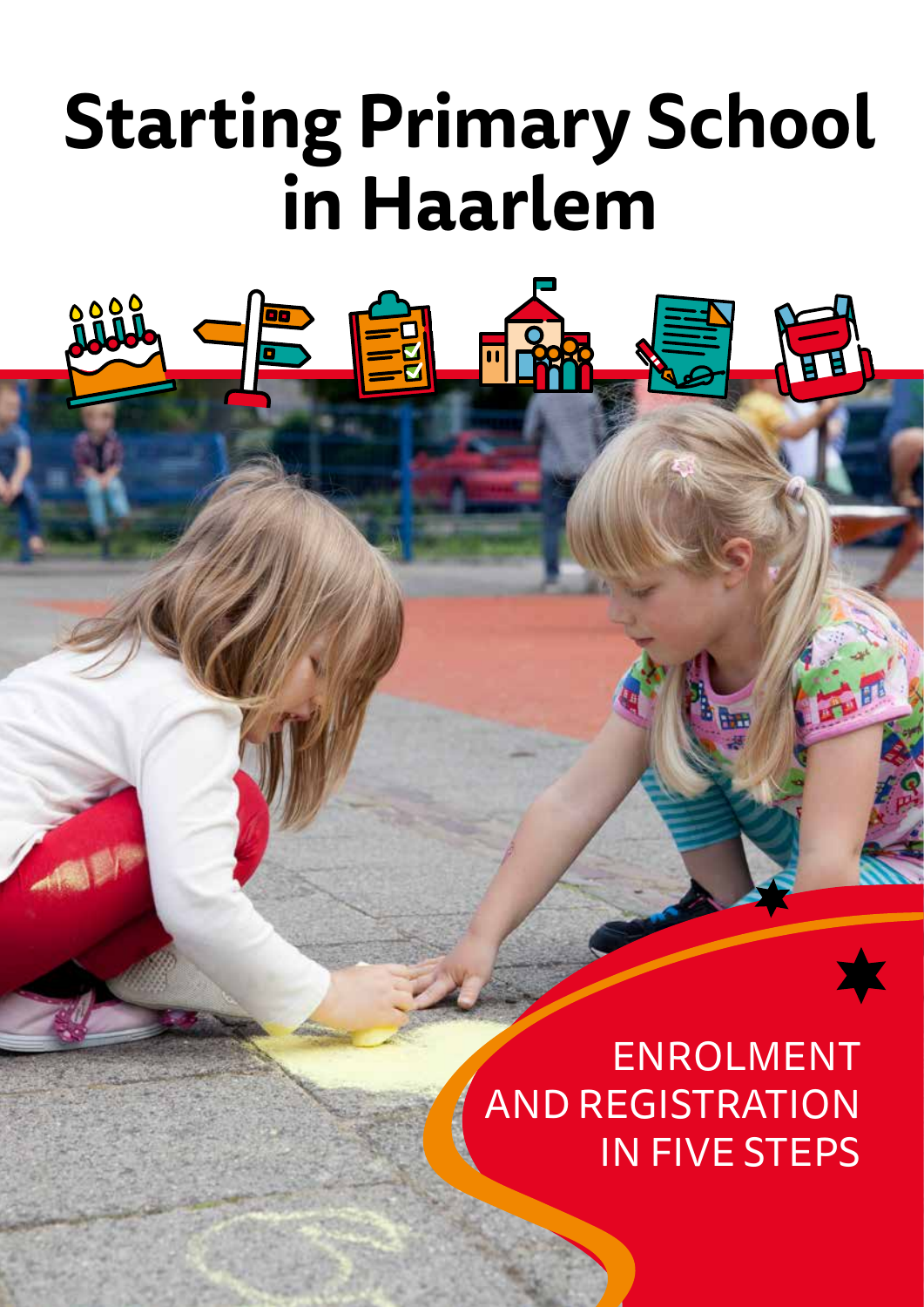



When children reach the age of four, they are eligible for primary education. In Haarlem and Spaardam-Oost there are shared rules for the enrolment and registration of children.

## **MAKING A CHOICE**

You can choose from 49 primary schools in Haarlem. There are different types of primary schools. Both public (openbare) and independently-run (bijzondere) primary schools exist: these schools can also have different educational approaches.

We advise you to visit different schools before enrolling your child. You can then decide which schools suit your child best. Contact the schools you are interested in and ask when you can visit them and see the schools for yourself.



The information considering the placement policy, including the enrolment form, is sent to you around the third birthday of your child.

#### **Priority at a school**

*Your child has priority status on the six primary schools that are nearest to the child's home address. These six priority schools (voorrangsscholen) are determined by the walking distance between the primary schools and the home address.*

*The 'Vrije Scholen' (Free Schools) and the Islamic school are exceptions to this rule; any child that lives in Haarlem or its vicinity has equal priority (the home address has no influence on these). Haarlem schools located on the edge of the city may have their priority area extend into neighboring municipalities. The priority for children living in the relevant neighboring municipality is equal to the priority for a child living in Haarlem.*

By filling in your child's home address and date of birth at www.naarschoolinhaarlem.nl you can *find the primary schools in order of vicinity and the schools your child has priority status.*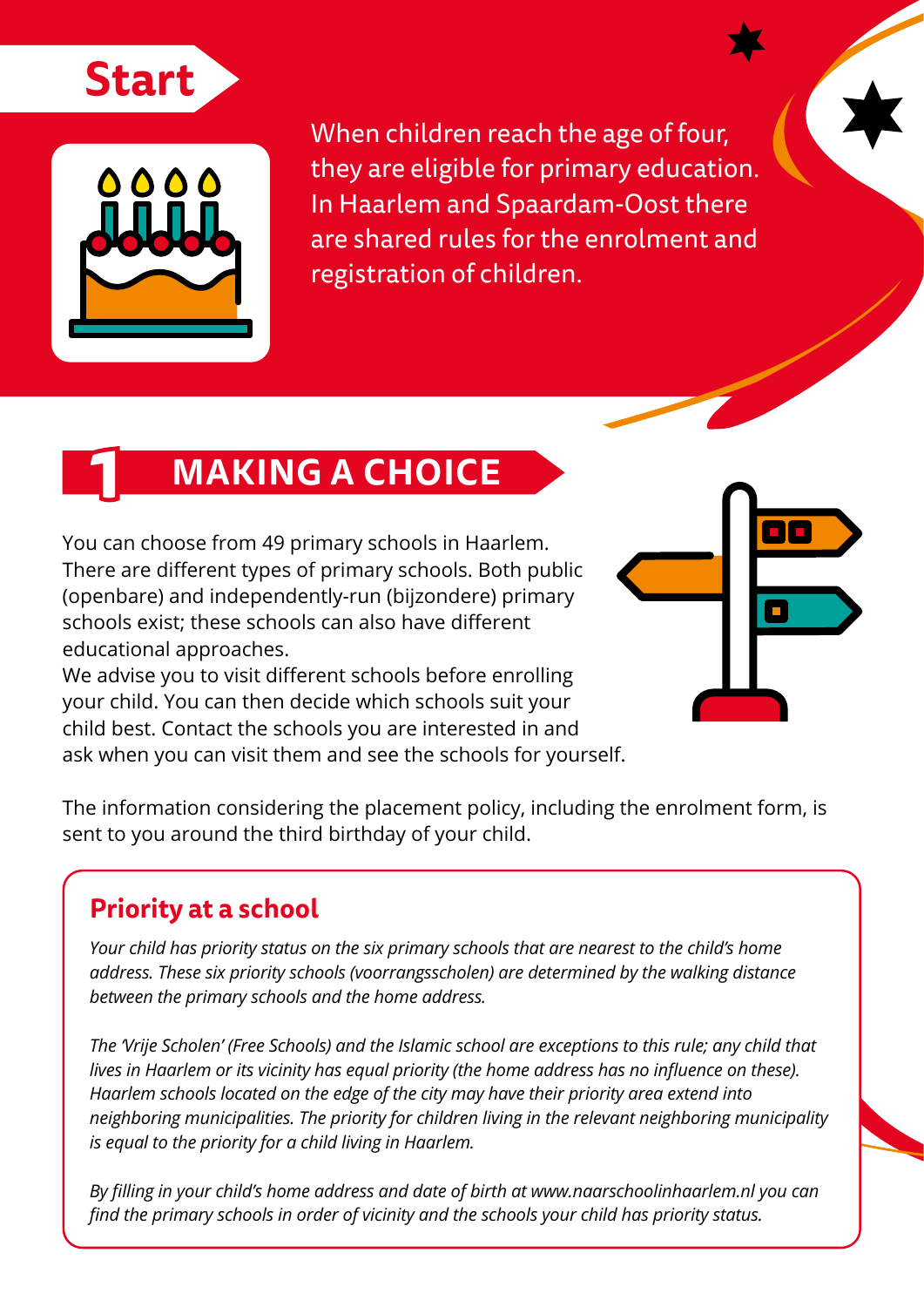# **2 ENROLMENT**

You can enrol your child at any primary school in Haarlem, priority schools as well as non-priority schools. You are free to choose a school outside Haarlem. Children living outside Haarlem can also enrol for a school in Haarlem. Enrolling for a primary school can only be done by submitting the enrolment form (Aanmeldformulier) at the school of your first preference.



- Please check the pre-printed data on the form, such as your child's date of birth, name and address. If the data contain errors, please correct them on the enrolment form.
- Fill in at least five schools; put your first choice at number 1; put your second choice at number 2 and so on. These may be priority schools, but they do not have to be.
- Fill out the enrolment form completely and don't forget to sign.
- Submit the form at the school of your first choice before the deadline. The deadline depends on the date of birth of your child.

| Date of birth                       | <b>Deadline for delivery</b> |
|-------------------------------------|------------------------------|
| August 1, 2017 to December 31, 2017 | February 2, 2021             |
| January 1, 2018 to April, 30, 2018  | May 26, 2021                 |
| May 1, 2018 to August 31, 2018      | September 29, 2021           |

The school will register every enrolment in the registration system of the schoolboards. Within two weeks after submitting the enrolment form, you will receive an e-mail containing your proof of enrolment. Please check the details on this proof of enrolment. If it contains any error or you want to change the order of your preferred schools, contact the school before the deadline.

#### **Always enrol!**

If you have previously expressed your interest at a school, you still have to use the enrolment form. Even if an older sister or brother of your child is already registered at the school of your preference, you still have to enrol your child by submitting an enrolment form to this school.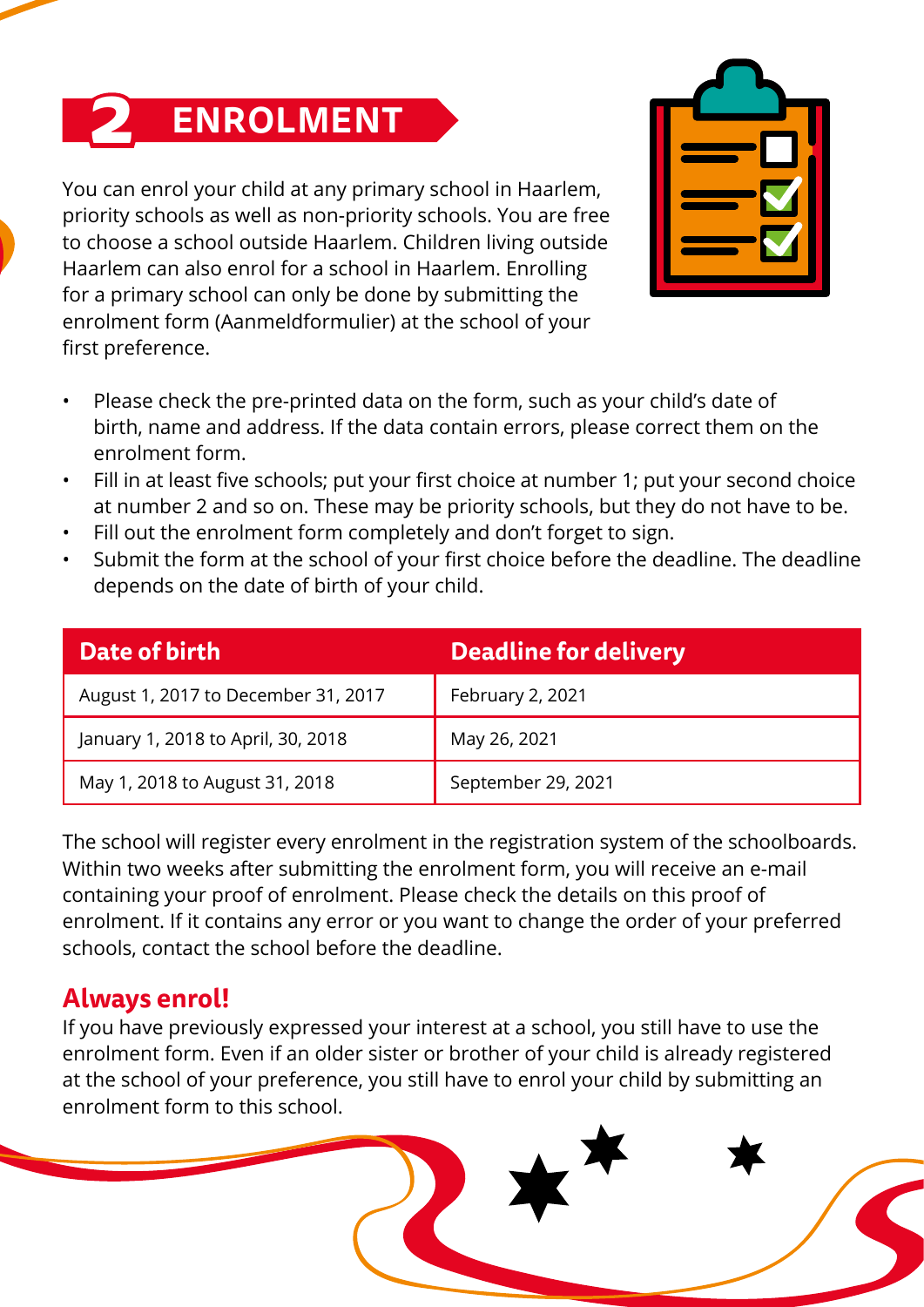

After the deadline has expired, all enrolled children will be placed during the official placement.

If the school has enough places for all enrolled children, they will all be granted a place. If there



are more enrolments than there are places, children with priority status will be placed first and then all non-priority enrolments will follow. When your child cannot be placed at the school of first preference, he/she will be placed at the second school of preference. If this school is also full, your child will be placed at the third school of preference, et cetera.

In case your child cannot be placed at any of the preferred schools submitted by you, he will be placed at one of the remaining priority schools. These have not been submitted by you, but are added to your proof of enrolment.

The result of the placement will be that every child is placed at the school of the highest possible preference. The majority of schools in Haarlem have sufficient places.

#### **The order of allocation of enrolled children:**

- *1. An older sister/brother is registered at the school when the child reaches the age of four; a place is guaranteed.*
- *2. The child has attended, for at least three half-days a week for eight months, day-care at the 'Integraal KindCentrum' of the school (IKC) and has priority status at the school.*
- *3. The parent of the child has a permanent employment contract at the school.*
- *4. The child has priority status at the school.*
- *5. The child does not have priority status at the school, but lives in Haarlem.*
- *6. The child does not live in Haarlem.*

*Note: Rules one, two and three only apply to the school of first preference. Rules two and three only apply to a select number of schools. The rules four, five and six are applied differently at the Haarlemse Montessorischool, Vrije Scholen and Al Ikhlaas. Please check the websites of the schools for more information.*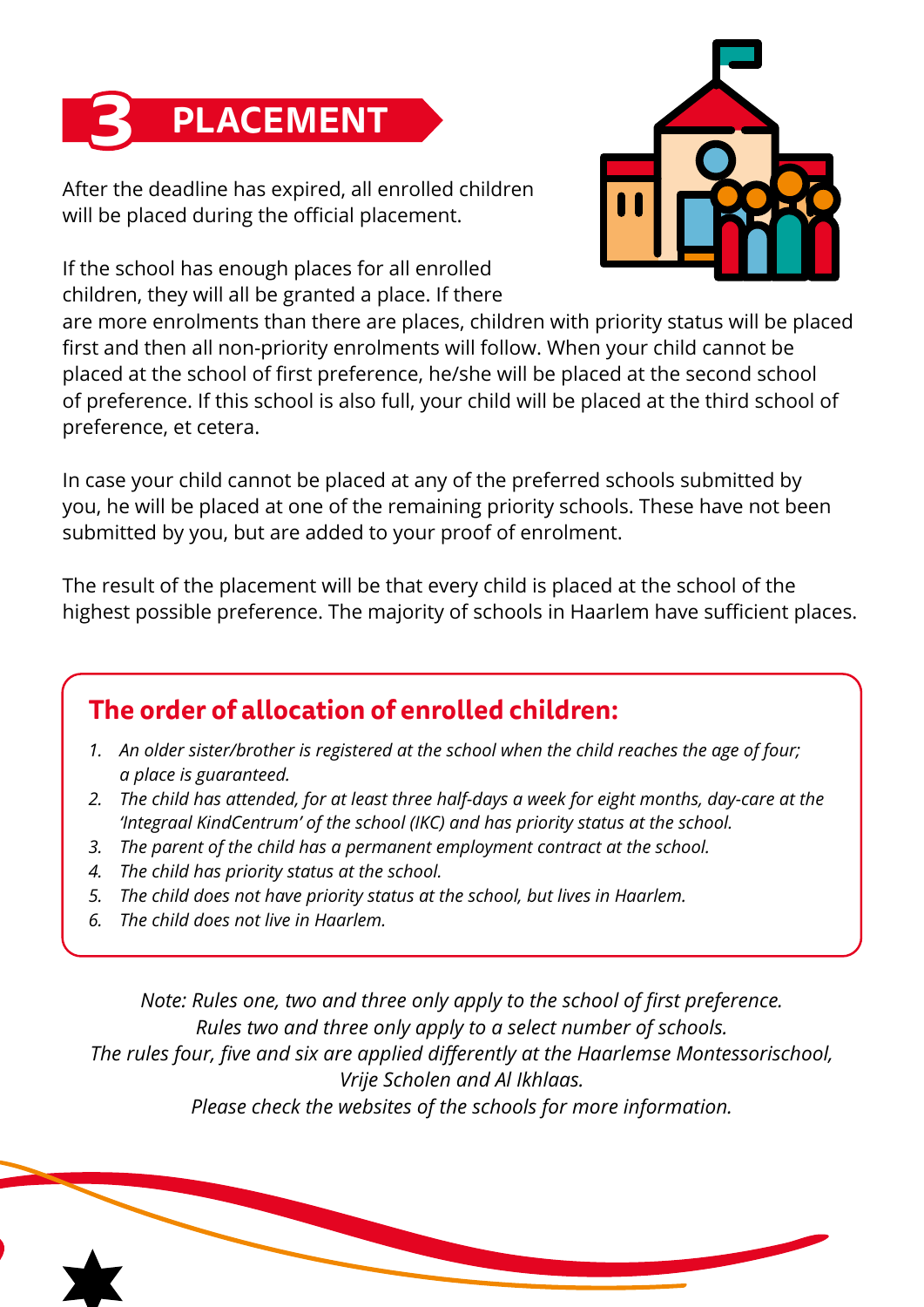



### **4 REGISTRATION**

After the placement you will receive a letter from the school where your child has been placed. This letter will contain the registration deadline before which you must notify the school that you want to use the allocated place for your child. Please make sure your child is registered in time! The placement is only certain after it has been fully registered.



Your child has reached the age of four and goes to the first group of primary school. The date for the first day at school will be arranged together with the school.